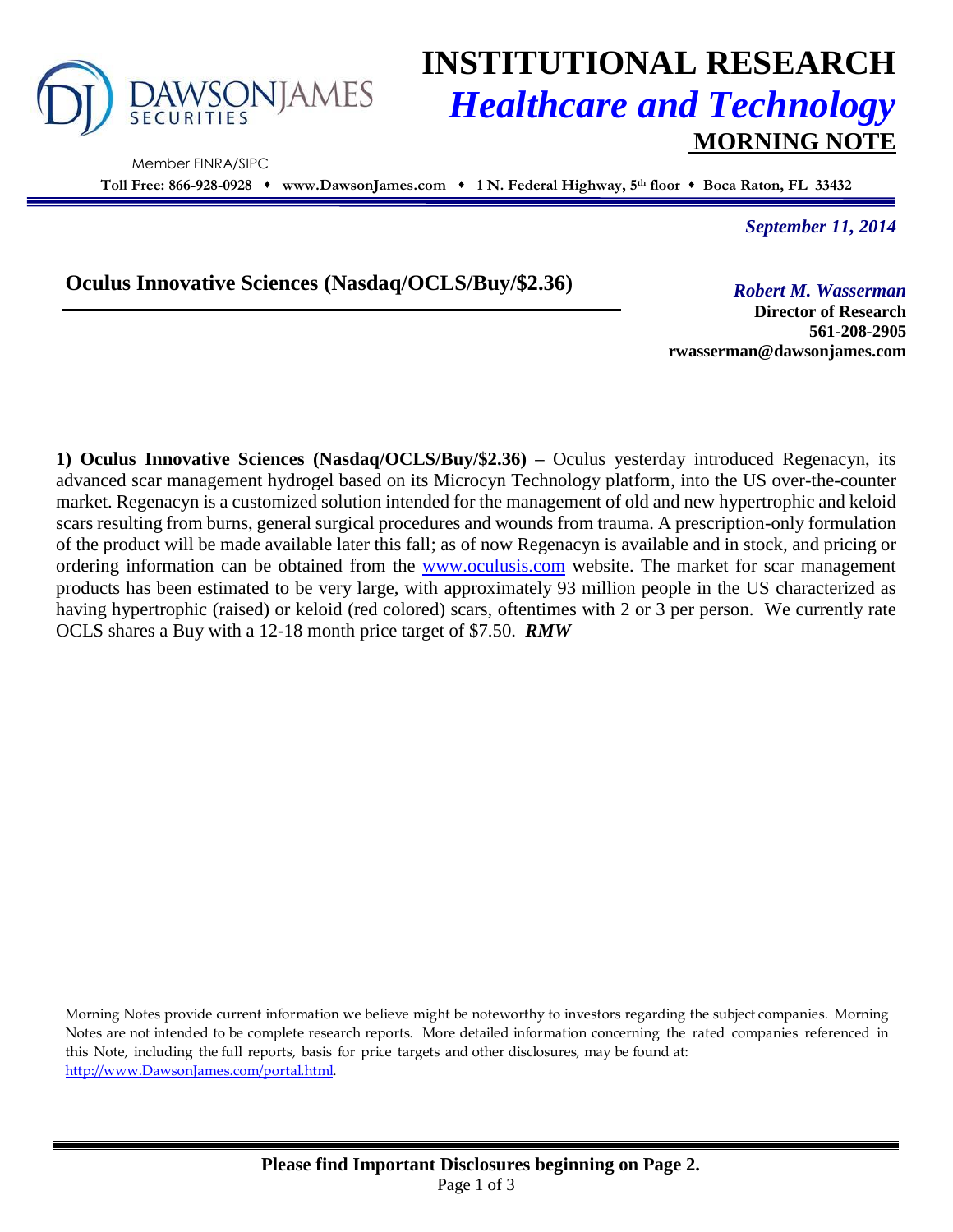

#### **Important Disclosures:**

Dawson James Securities, Inc. (the "Firm") is a member of the Financial Industry Regulatory Authority ("FINRA") and the Securities Investor Protection Corporation ("SIPC").

The Firm does not make a market in the securities of the profiled company. The Firm has received investment banking compensation from the company (s) profiled in this report (OCLS) and may seek compensation for investment banking services in the future from the profiled company (s). The Firm has not received other compensation from the profiled company(s) in the last 12 months.

Neither the research analyst(s) whose name appears on this report nor any member of his (their) household is an officer, director or advisory board member of these companies. The Firm and/or its directors and employees may own securities of the company(s) in this report and may increase or decrease holdings in the future. As of August 31, 2014, the firm as a whole did not beneficially own 1% or more of any class of common equity securities of the subject company (s) of this report (OCLS). The Firm, its officers, directors, analysts or employees may effect transactions in and have long or short positions in the securities (or options or warrants related to those securities) of the companies subject to this report. The Firm may effect transactions as principal or agent in those securities.

Analysts receive no direct compensation in connection with the Firm's investment banking business. All Firm employees, including the analyst(s) responsible for preparing this report, may be eligible to receive non-product or service specific monetary bonus compensation that is based upon various factors, including total revenues of the Firm and its affiliates as well as a portion of the proceeds from a broad pool of investment vehicles consisting of components of the compensation generated by investment banking activities, including but not limited to shares of stock and/or warrants, which may or may not include the securities referenced in this report.

Although the statements in this report have been obtained from and are based upon recognized statistical services, issuer reports or communications, or other sources that the Firm believes to be reliable, we cannot guarantee their accuracy. All opinions and estimates included in this report constitute the analyst's judgment as of the date of this report and are subject to change without notice.

The securities of the company discussed in this report may be unsuitable for investors depending on their specific investment objectives and financial position. This report is offered for informational purposes only, and does not constitute an offer or solicitation to buy or sell any securities discussed herein in any jurisdiction where such would be prohibited. Additional information is available upon request.

#### **Ratings Definitions:**

- 1) **Buy**: the analyst believes the price of the stock will appreciate and produce a total return of at least 20% over the next 12-18 months;
- 2) **Neutra**l: the analyst believes the price of the stock is fairly valued for the next 12-18 months;
- 3) **Sel**l: the analyst believes the price of the stock will decline by at least 20% over the next 12-18 months and should be sold.

The following chart reflects the range of current research report ratings for all companies followed by the analysts of the Firm. The chart also reflects the research report ratings relating to those companies for which the Firm has performed investment banking services.

### **Morning Note 9/11/2014 Page 2 of 3**